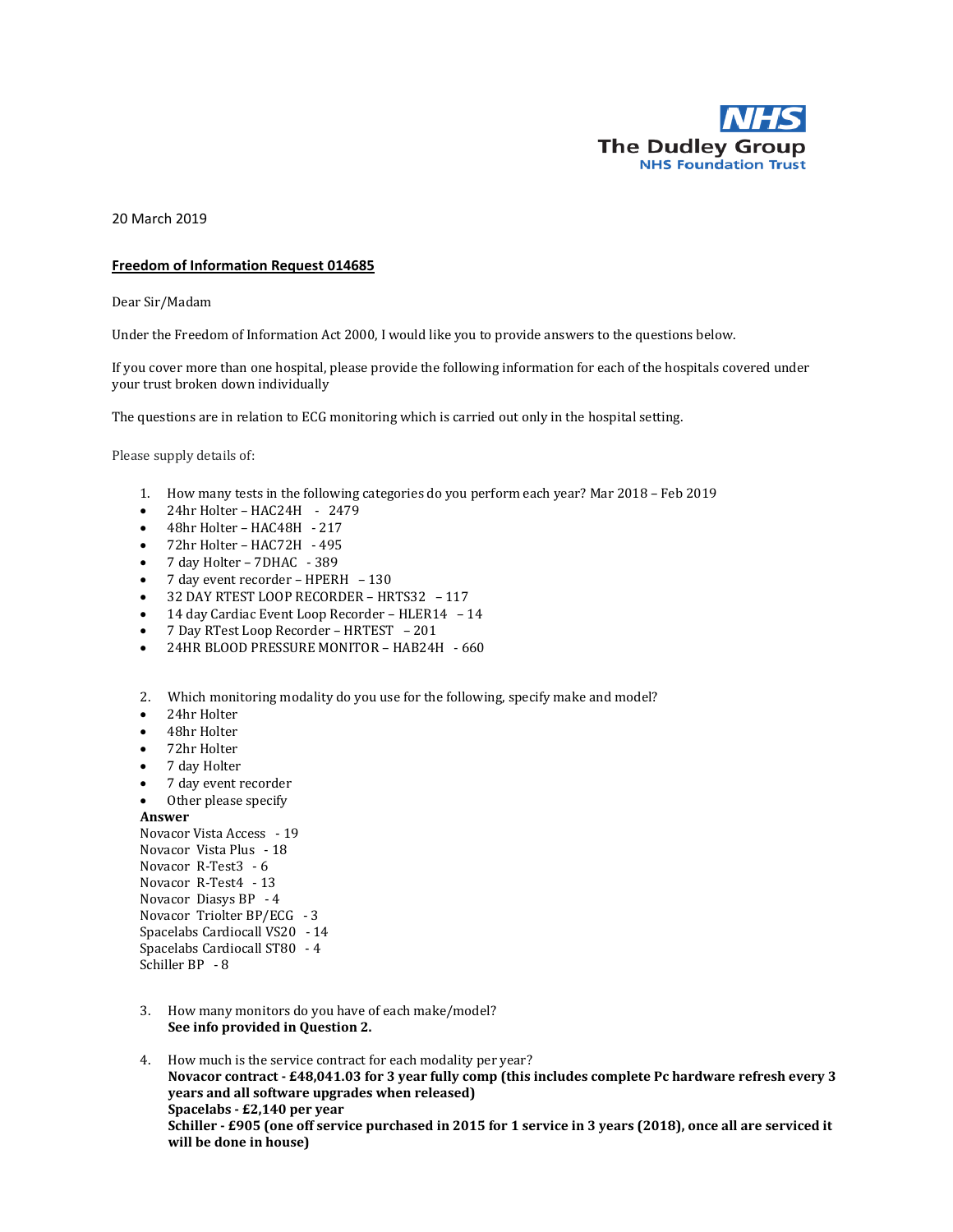5. How many of these are in repair/lost?

**1 cardiocall - non return by patient**

**1 R-Test4 – non return by patient**

**1 Vista Access – non return by patient**

**2 x Schiller BPs out for service at present**

- **3 x Cardiocalls out for service at present**
- 6. What is the cost of repair if the device is not under a service contract? **All Novacor are under Service contract Spacelabs are under service contract Schiller are under contract at the moment but will be in house this year Cost of repair for any of these are unknown as all under contract at present**
- 7. What was the price paid per unit for each of the monitoring modalities above? **Novacor Vista Access - £1,950.00 Novacor Vista Plus - £2,288.00 Novacor R-Test3 - £1,185.00 Novacor R-Test4 - £1,888.00 Novacor Diasys BP - £1,200 Novacor Triolter BP/ECG - £3,675.00 Spacelabs Cardiocall VS20 - £696.76 Spacelabs Cardiocall ST80 – unable to find price – kit bought 10 years ago. Schiller BP - £1,230.00**
- 8. How much was the analysis software package (if purchased)? **Novacor software cost was included in initial purchase Spacelabs software – Cardiocalls initially purchased over 20yrs ago, unable to find price for this Schiller software free with ambulatory BP equipment purchased**
- 9. What is the cost of the service contract on the analysis software? **Novacor software is included in service contract above No service on Cardiocall software No service on Schiller software**
- 10. What is your annual spend on consumables for monitoring?
- Batteries **approx £2250**
- Electrodes **approx. £4000**
- Alcohol wipes **approx. £74**
- Razors **approx. £196**
- Cleaning materials for monitors **approx. £156**
- Replacement leads **approx. £1320**
- 11. What is the average salary band of staff analysing ambulatory ECG monitor data? **Agenda for Change Band 4 and Band 5**
- 12. How many of the staff employed to analyse ambulatory ECG data are working through a locum agency? **None**
- 13. What is the current waiting time from referral to monitor fitting? Please specify if waiting times vary for each modality. **Referral waiting times 7dy monitors – 3mths/ 24hr - 6wks/ 32day R test -3-4mths/ Standard Rtest –**

**6wks.**

14. What is the current waiting time from monitor return to result availability? Please specify if waiting times vary for each modality.

**24hrs –next day. 3 – 7days**

**32 day Rtest – 14 days for battery change.**